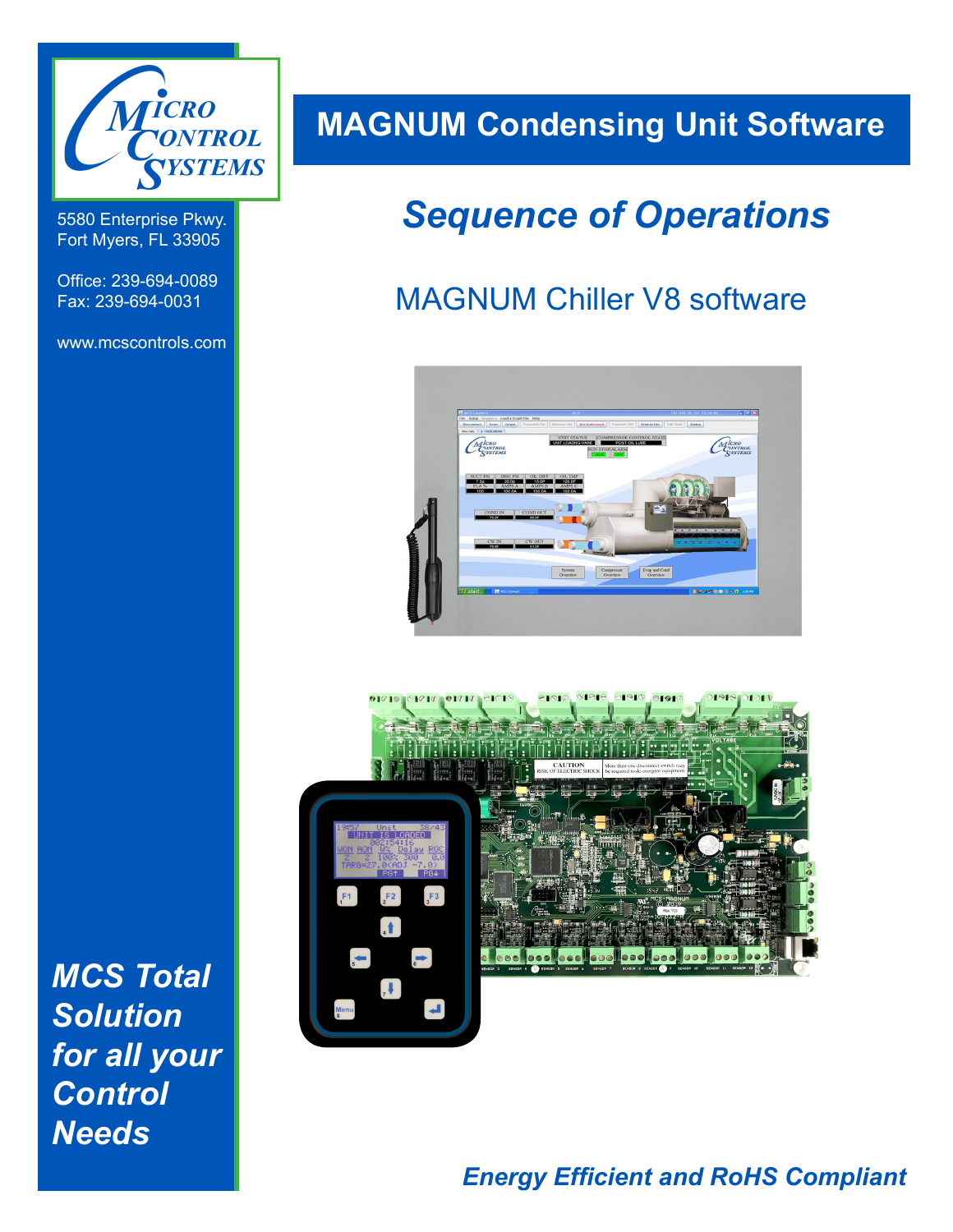#### **Revision/Disclaimer Page**

| <b>Date</b> | <b>Author</b> | <b>Description of Changes</b> |
|-------------|---------------|-------------------------------|
| 2015-3-30   | <b>DEW</b>    | New Cover and Revision page   |
|             |               |                               |
|             |               |                               |

**The MCS Commitment is to provide practical solutions for the industries needs and to be both a leader and partner in the effective use of microprocessor controls.**

> Micro Control Systems, Inc. 5580 Enterprise Parkway Fort Myers, Florida 33905 PH:(239) 694-0089 FAX:(239) 694-0031 **www.mcscontrols.com**

All information contained within this document is considered to be proprietary information of Micro Control Systems, Inc. No information or data from this document shall be published, used, reproduced, transmitted, or disclosed to others outside your organization without the prior expressed written consent of Micro Control Systems, Inc. This document and the information contained herein shall be treated as proprietary. Reasonable provisions shall be provided to ensure that this information remains proprietary by your employees, agents, and other personnel that may have access to this document. Copyright ©2015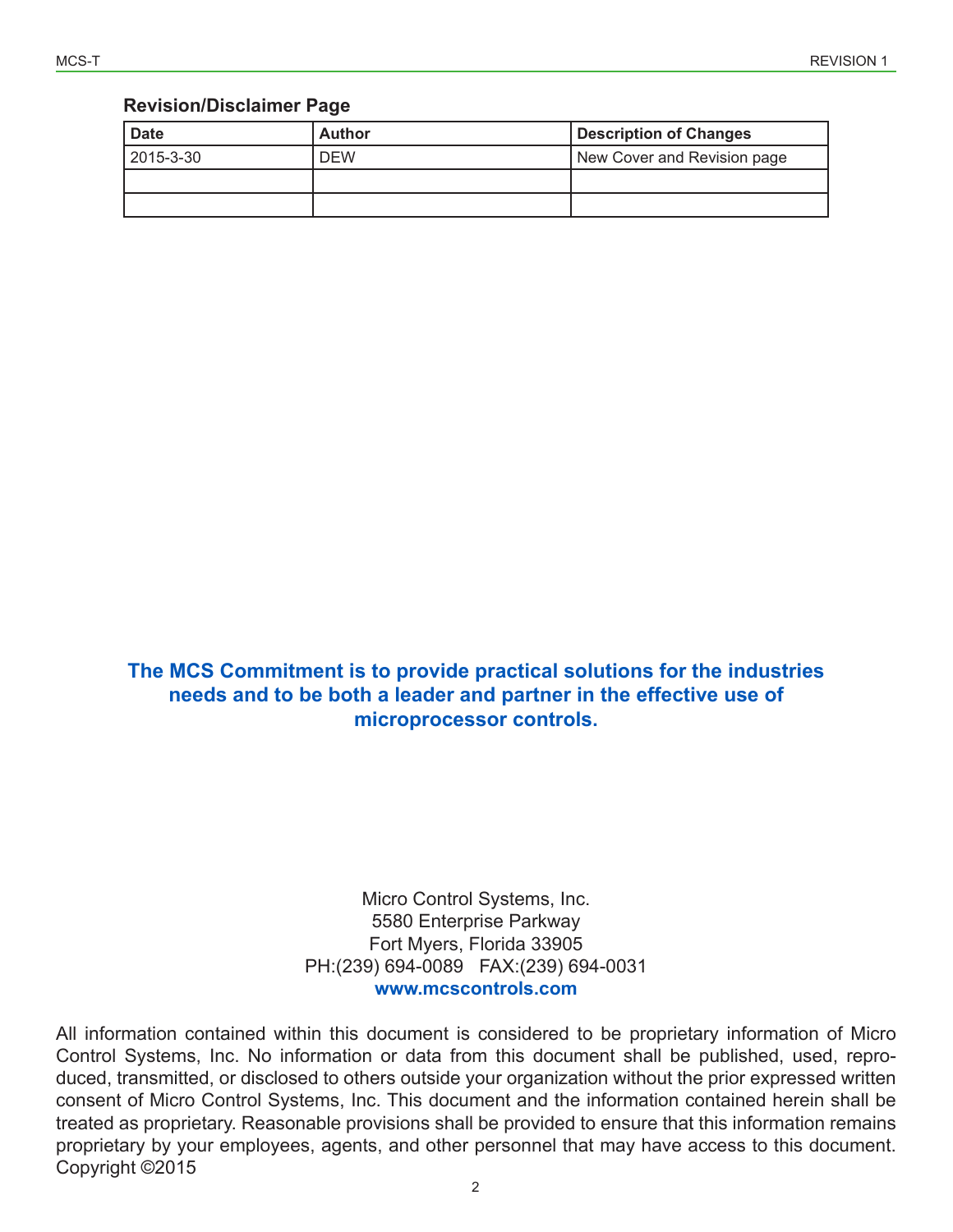# **MAGNUM Condensing Unit Software Sequence of Operations**

- 1. At power up the Magnum will not start its algorithm until Set Point 23, POWERUP DELAY, time has been satisfied.
- 2. At startup the MAGNUM verifies the 'NO RUN CAPACITY CONTROL STATES'. **Refer to Appendix A.**
- 3. If any one of the 'NO RUN CAPACITY CONTROL STATES' is not satisfied, the following sequence occurs:
	- a. All compressors are not allowed to run. Any running compressor which has satisfied it's minimum run time (set point #64) will have its liquid line solenoid turned off and the compressor turned off. (Pump down will occur if enabled).
	- b. The evaporator fan continues to run for 60 seconds (Set Point #108 "PUMP DELAY") after the last compressor is turned off.
- 4. If all of the 'NO RUN CAPACITY CONTROL STATES' are satisfied, the capacity control logic is now allowed to run to maintain the Supply Air Temperature (or optionally Return or Zone Temperature) within the control zone defined by:
	- a. Set Point #1 "CTL TARGET "
	- b. Set Point #2 "CTL ZONE+"
	- c. Set Point #3 "CTL ZONE-"
- 5. The Capacity control logic will increase or decrease the compressors 'WANTED ON verses ACTUAL ON' and maintain the compressors required. **Refer to Appendix E for details.**  Capacity control logic for loading & unloading the chiller is as follows:
	- a. If the Supply Air Temperature is above the control zone and the Supply Air Temp. Rate Of Change (ROC) is not indicating the supply air temperature is already decreasing at a sufficient rate, the condensing unit's capacity control logic will ask for more capacity by adding to the "Steps Wanted On" parameter. Once "Step Wanted On" parameter has been increased the capacity control logic has a time delay before allowing the "Steps Wanted On" to be increased again. The time delay is dependant on how far away the temperature is from target, Set Points #25 "STEP SENSIT" and Set Point #26 "STEP DELAY"
	- b. If the ROC indicates a sufficient decrease in Supply Air Temperature (ROC < Set Point #27 "MAX ROC-") the capacity control logic stops loading and holds the current capacity.
	- c. If the supply air temperature is in the control zone, special logic functions to keep the condensing unit's within the control zone.
	- d. If the supply air temperature is below the control zone and if the Supply Air Temp. Rate Of Change (ROC) is not indicating the supply air temperature is already increasing at a sufficient rate, the condensing unit's capacity control logic ask for less capacity by subtracting from the "Steps Wanted On" parameter. Once "Step Wanted On" parameter has been decreased the capacity control logic has a time delay before allowing the "Steps Wanted On" to be decreased again. The time delay is dependant on how far away the temperature is from target, Set Points #25 "STEP SENSIT" and Set Point #26 "STEP DELAY"
	- e. If the ROC is indicating a sufficient increase in Supply Air Temperature (ROC < Set Point #27 "MAX ROC-") the capacity control logic stop unloading and holds the current capacity.
- 6. Once it has been determined that a compressor is wanted on the MAGNUM reviews the 'NO RUN CIRCUIT CONTROL STATES' for an available compressor. **Refer to Appendix B**. The MAGNUM software runs its compressor control logic every second starting with the lead compressor. If a compressor is allowed to run (not locked out, tripped on a safety or disabled by pump down and/or flow switches) and the MAGNUM wants the compressor to run ("Steps Turned On" is less than "Steps Wanted On") the compressor is started.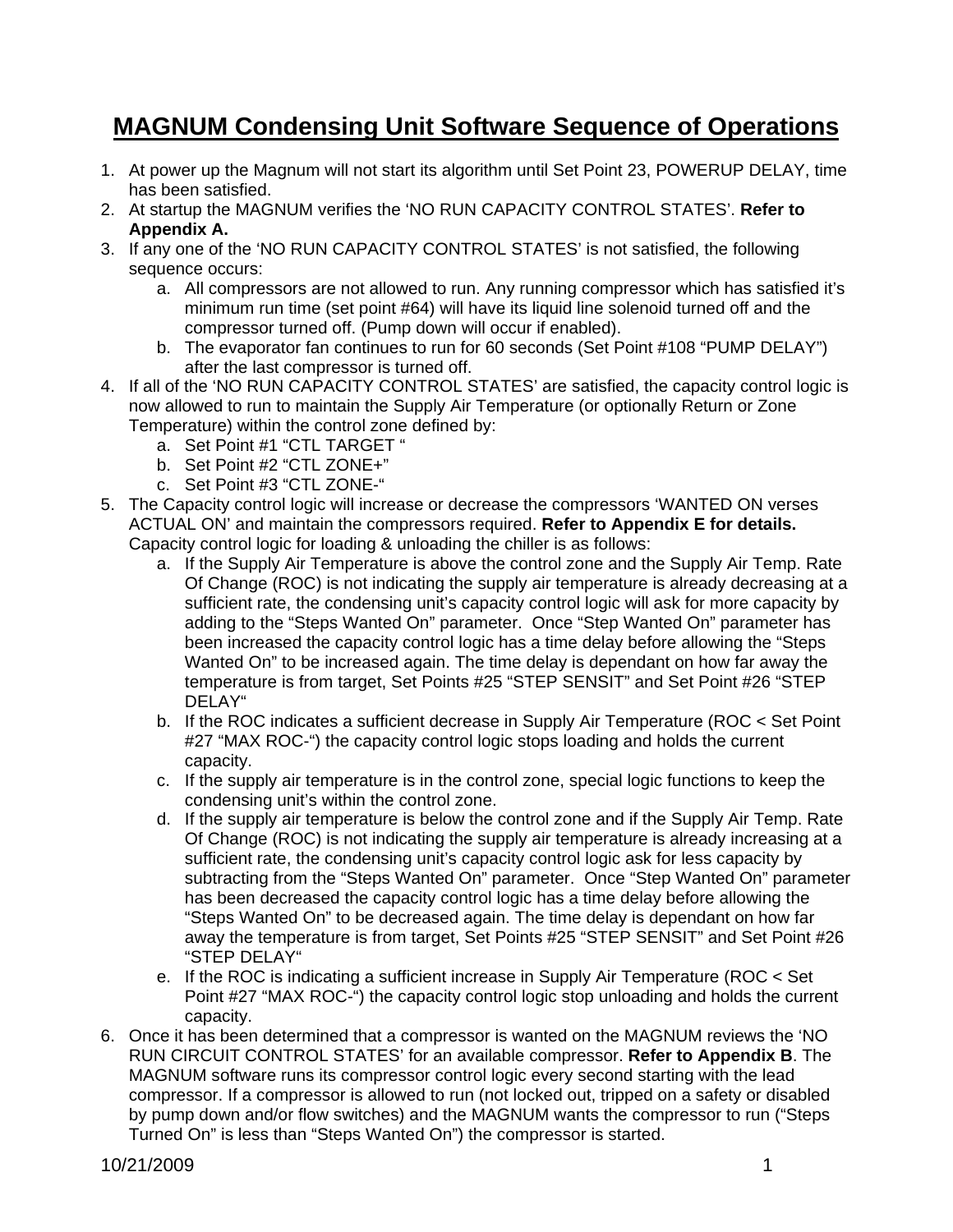- 7. The condenser fan control logic runs once every second. Pumps and fans are cycled based on the compressor(s) discharge pressure and Set Point #45 to #55, depending on condenser type.
- 8. The Capacity State & Circuit/Compressor State can be viewed via the 'STATUS' option under the 'Menu' key on the MAGNUM keypad or using PC-Connect software on a Windows based computer.

*The CURRENT STATE OF THE PACKAGE (Press 'Menu', position arrows to 'Status' Press Enter*  **(**↵)**.**

The display shows the current capacity of the package and how long we have been at this level. By pressing the **PG**↓ you will get additional information on each circuit.

*ACTUAL DISPLAY DESCRIPTION*

| 45/54<br>09:55<br>Uni t<br>UNIT IS UNLOADED<br>025:42:33                                               | HH: MM<br>COND.<br>UNI T<br>CURRENT CONTROL STATE<br>IN CURRENT STATE<br>TIMF                                | SPLY/RTN     |
|--------------------------------------------------------------------------------------------------------|--------------------------------------------------------------------------------------------------------------|--------------|
| WTD%<br><b>ROC</b><br><u>DLY</u><br><b>WTD</b><br>ACT<br>40%<br>180<br>0.0<br>TARGET=45.0 $(ADJ +0.0)$ | WANTED%<br>WANTED<br><b>DELAY</b><br><b>ACTUAL</b><br>#STEPS<br>#STEPS<br>ACTUAL%<br>NEXT CHG<br>DI RECTI ON | <b>SLOPE</b> |
| PG1<br>PG↓                                                                                             | TARGET SET POINT + TARGET RESET<br>PAGE UP                                                                   | PAGE DN      |

#### *The CURRENT STATE OF A CIRCUIT.*

The display shows the current capacity of circuit (x) and how long we have been at this level. By pressing the **F2** you will go back to the Chiller state display OR **F3** you will get additional information on this circuit.

### *ACTUAL DISPLAY DESCRIPTION*

| 09:56                                              | CMP $#(x)$<br>CMP OFF/READY<br>000:00:30 | 45/54                           | HH: MM                           | TIMF                          | <b>COMPRESSOR</b><br>CURRENT CONTROL STATE<br>IN CURRENT STATE | SPLY/RTN TMP |                            |
|----------------------------------------------------|------------------------------------------|---------------------------------|----------------------------------|-------------------------------|----------------------------------------------------------------|--------------|----------------------------|
| SUCT<br>66P<br><b>DI SC</b><br>190P<br>55F<br>177F | <u>OPD</u><br>134P                       | <b>MOTOR</b><br><b>O%</b><br>0K | SUCTI ON<br><b>PRESSURE</b><br>% | DI SCHARGE<br><b>PRESSURE</b> | OLL DIFFERENTIAL<br><b>PRESSURE</b>                            |              | <b>MOTOR</b><br><b>AMP</b> |
|                                                    | PG1                                      | <b>PG</b>                       | TFMPFRATURF<br><b>STATUS</b>     | <b>TFMPFRATURF</b>            |                                                                |              |                            |
|                                                    |                                          |                                 |                                  |                               | PAGE UP                                                        |              | PAGE DN                    |
|                                                    |                                          |                                 |                                  |                               |                                                                |              |                            |

| CMP $#(x)$<br>09:55<br>45/54<br>CMP OFF/READY<br>000:00:42                                                                        | HH: MM             | <b>COMPRESSOR</b><br><b>CURRENT CONTROL STATE</b><br>TIME IN CURRENT STATE | SPLY/RTN TMP               |
|-----------------------------------------------------------------------------------------------------------------------------------|--------------------|----------------------------------------------------------------------------|----------------------------|
| $\frac{\text{SSI}}{38}$<br>$rac{\mathsf{SCT}}{97}$<br><u>SSH</u><br>$\frac{\text{DSH}}{\text{79.2}}$<br>16.9<br><b>PG↓</b><br>PG1 | SAT. SUCT.<br>TEMP | <b>SUCT SHEAT</b><br>SAT. COND.<br><b>TEMP</b><br>TEMP                     | DI SC SHEAT<br><b>TEMP</b> |
|                                                                                                                                   |                    | PAGE UP                                                                    | PAGE DN                    |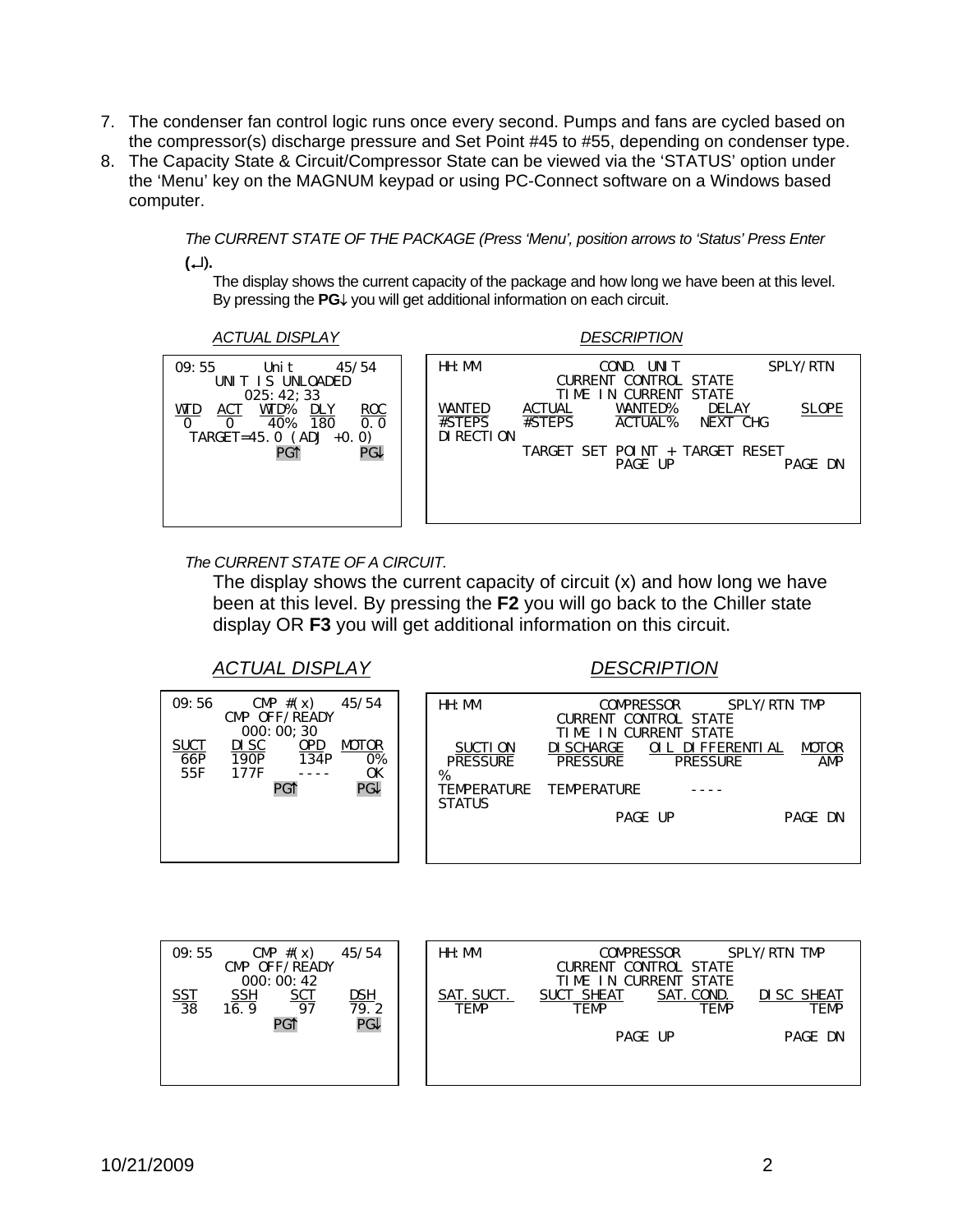- 9. The safeties (Comp No Stop, Phase Loss, Emergency Stop, High Sump Water Temperature) are checked once every second. (All of the safeties are options features). Once a safety has occurred the user is required to correct the problem and reset the unit using the 'Lckout RST' from the Menu on the MAGNUM's keypad.
- 10. If the compressor relay output is turned on, either by computer or manual, the compressor safeties are checked once every second. The following compressor safeties are supported:
	- a. Low & Unsafe Suction Pressure
	- b. Low & Unsafe Differential Oil Pressure
	- c. Low & High Discharge Pressure
	- d. High Discharge, Oil and Motor Temperatures
	- e. Low & High Motor Ampere
	- f. No Compressor Proof
	- g. Freeze protection for split barrels units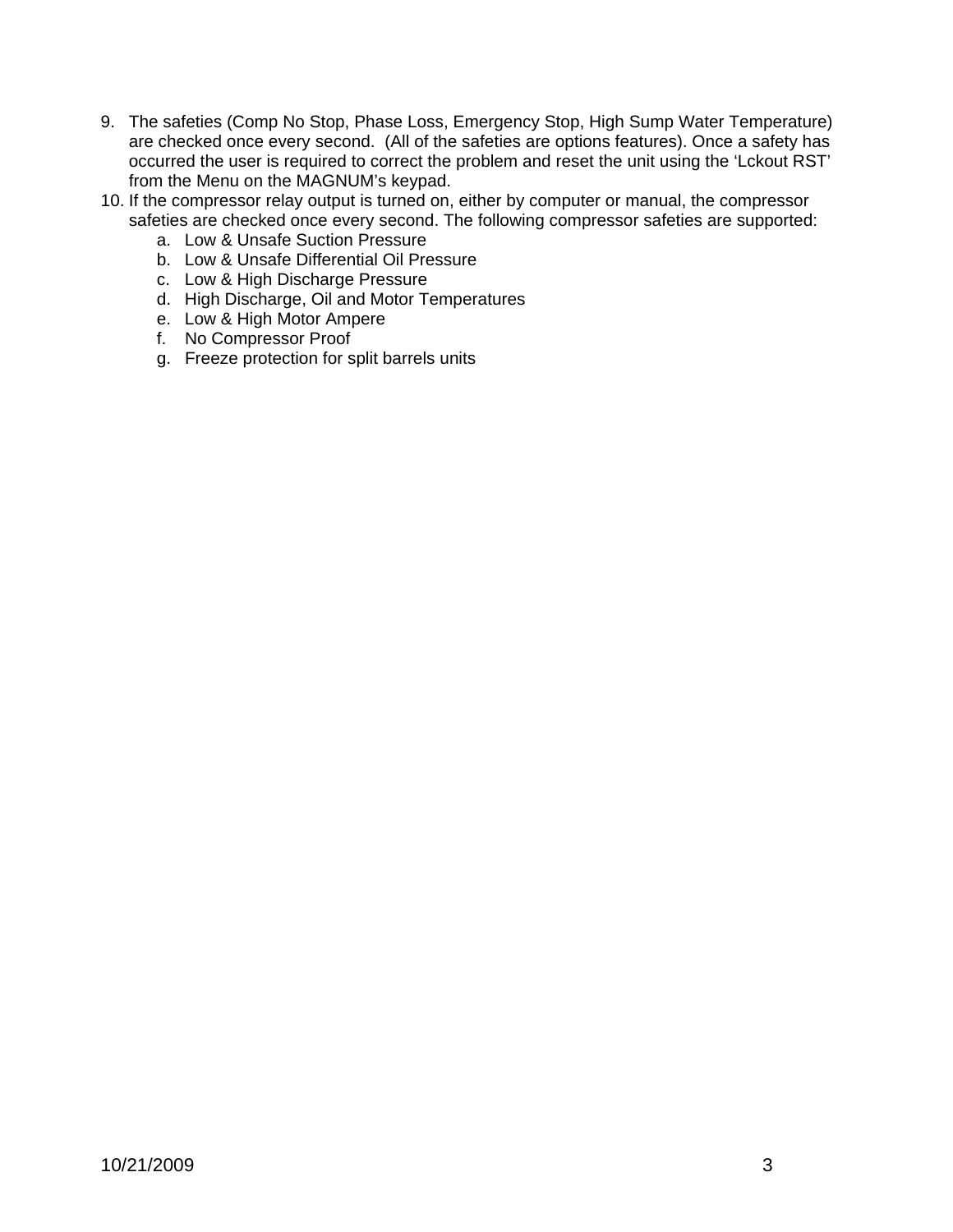# **Appendix A**

# **MAGNUM No Run Capacity Control States**

There are a number of functions that will not allow the Condensing unit to run, as follows: (These may be viewed by pressing selecting 'Status" from the Menu key.)

#### *1.* **UNIT IN POWER UP***-*

The MAGNUM V8 software utilizes Set Point #23 "Power Up Delay" (Typically 60 seconds) prior to starting the algorithm.

#### 2. **RUN/STOP SW OFF**-

(Optional)- Hard-wired to a sensor input.

#### 3. **NETWORK SW OFF**-

(Optional)- This is wired via a communication port from a BMS system.

#### 4. **OFF- NO AIR FLOW**-

Air Flow switch input is not made. If the MCS controller controls the supply fans, the sequence is as follows:

- a. The Evaporator fan, as defined in Set Point #106 " Lead Fan", is turned on (Fan control is an optional feature) and if proof of flow is not indicated by the Flow sensor input turning ON within 30 seconds (Set Point #105) of starting the Evaporator Fan pump a "Fan Failure #1" alarm is generated.
- b. The backup evaporator fan (optional feature) is started. If the backup Evaporator Fan fails to establish proof of air flow a "Fan Failure #2" alarm is generated and the unit is turned off on no flow.

#### 5. **NO RUN-I/O LOST**-

Communication to the Input and Output expansion boards is checked once every second. Visual verification of MCS-I/O communication can be made by viewing the LED next to the MCS-I/O terminal block. The LED should be blinking. If communication is lost to any board, the entire unit is shut down and locked out, generating a "LOST I/O SHUTDOWN" alarm. The user will need to correct the communication problem and then press the Lockout Reset button on the MAGNUM's keypad.

#### 6. **UNIT IN LOCKOUT-**

This state is entered whenever a critical situation is encountered that could cause harm to the unit. Items such as freeze protect, no flow, invalid critical sensor and emergency stop will force the system into this state. Lockouts can be reset without authorization from the keypad or PC-Connect program; however if the lockout condition has not been corrected, the system will again be forced into the LOCKOUT state. In this state, all RO's except ALARM RO and the oil heater RO for screws with an oil pump are turned OFF & placed in the 'LOCKOUT' state.

#### 7. **SCHEDULED OFF-**

This state is entered when the schedule is calling for the unit to be off.

#### 8. **AMBIENT OFF-**

This state is entered whenever the ambient temperature falls below the Low Ambient Off SET POINT  $# 24$  or is above the High Ambient Off SET POINT  $# 26$ . The system will remain in this state until the temperature changes  $+ 5.0^\circ$  F or 2.5 $\circ$ C.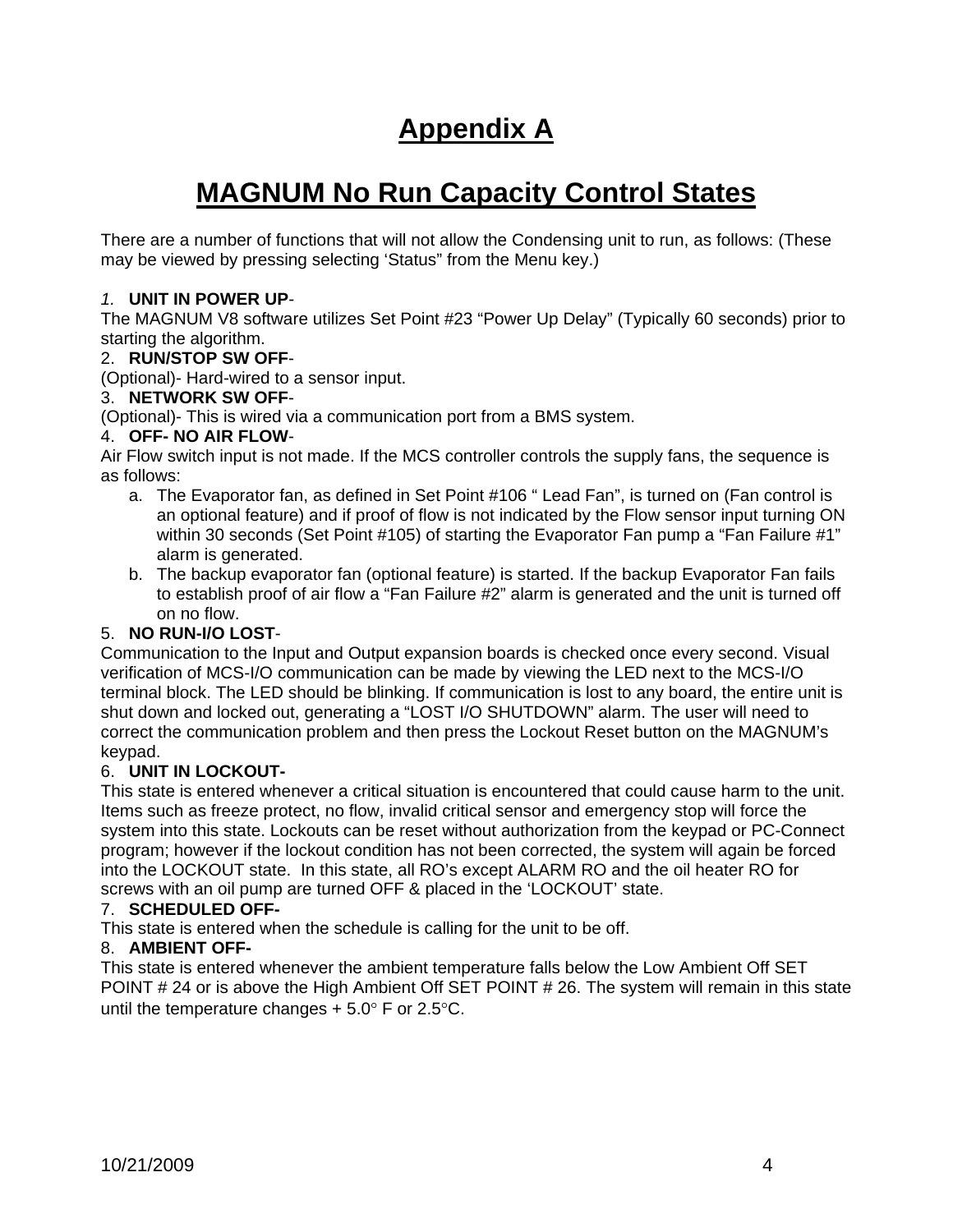# **Appendix B**

# **MAGNUM No Run Circuit Control States**

There are a number of functions that will not allow a circuit to run, as follows: (These may be viewed by selecting 'Status" from the Menu key and using the page down function key to view each circuit.). Press the Page down key (Function 3) to view each circuit.

# **1. CMP LOCKED OUT-**

This state is entered when the Capacity Control State is LOCK OUT or a safety Set Point for this circuit has indicated that a critical situation has been encountered. Set Points such as (LOW SUCTION #77) or (HI DISCH PSI #81) are examples of safety Set Points. Lockouts can be reset without authorization from the keypad or PC-Connect program; however if the lockout condition has not been corrected, the circuit will again be forced into the LOCKOUT State.

### **2. LOST IO LOCKED**

This state is entered when the Capacity Control State is LOST IO. Lockout reset key will move the circuit to the OFF state. Lockouts can be reset without authorization from the keypad or PC-Connect program; however if the lockout condition has not been corrected, the circuit will again be forced into the LOCKOUT State.

### **3. SAFETY TRIPPED**

This state is entered when a safety trips but a lockout is not to be generated. An alarm is generated but the system will restart after the delay specified in the corresponding Set Point. If a second trip occurs within the time specified in the Set Point, the circuit will be placed in the CMP LOCKED OUT State.

### **4. CMP OFF/READY**

This state is entered when no cooling capacity is required from this circuit or the prior state was CMP ANTICYCE, LOST IO LOCKED or SWITCHED OFF. In this state the circuit is ready to provide cooling capacity if needed. The system will remain for a minimum delay of 60 seconds in this state.

### **5. CMP PMP DOWN**

This state is entered whenever the pump down switch has been turned on or if this circuit is no longer wanted on. The compressor is on and the liquid line solenoid is closed. This state is active until the suction pressure reaches the value in the Set Point 61, PMP DWN OFF or the time has exceeded the value in the Set Point 62, PMP DWN DELY. The circuit will then move to the ANTICYC State.

### **6. CMP ANTICYCLE**

This state is entered when the PMP DWN State has been completed. The circuit will stay in this state with all circuit points off for the period of time contained in Set Point 59, ACYC ON TO ON or Set Point # 63 ACYC OFF TO ON. The circuit will then move to the OFF State.

### **7. SWITCHED OFF**

This state is entered after the circuit has been pumped down due to (1) the circuit pump down / disable switch being on, (2) the circuit flow switch is off or (3) the logic is enabled for low temp or high temp sensor. In this state the compressor and all related points, plus the liquid line, are off. The circuit will not leave this state unless the pump down switch is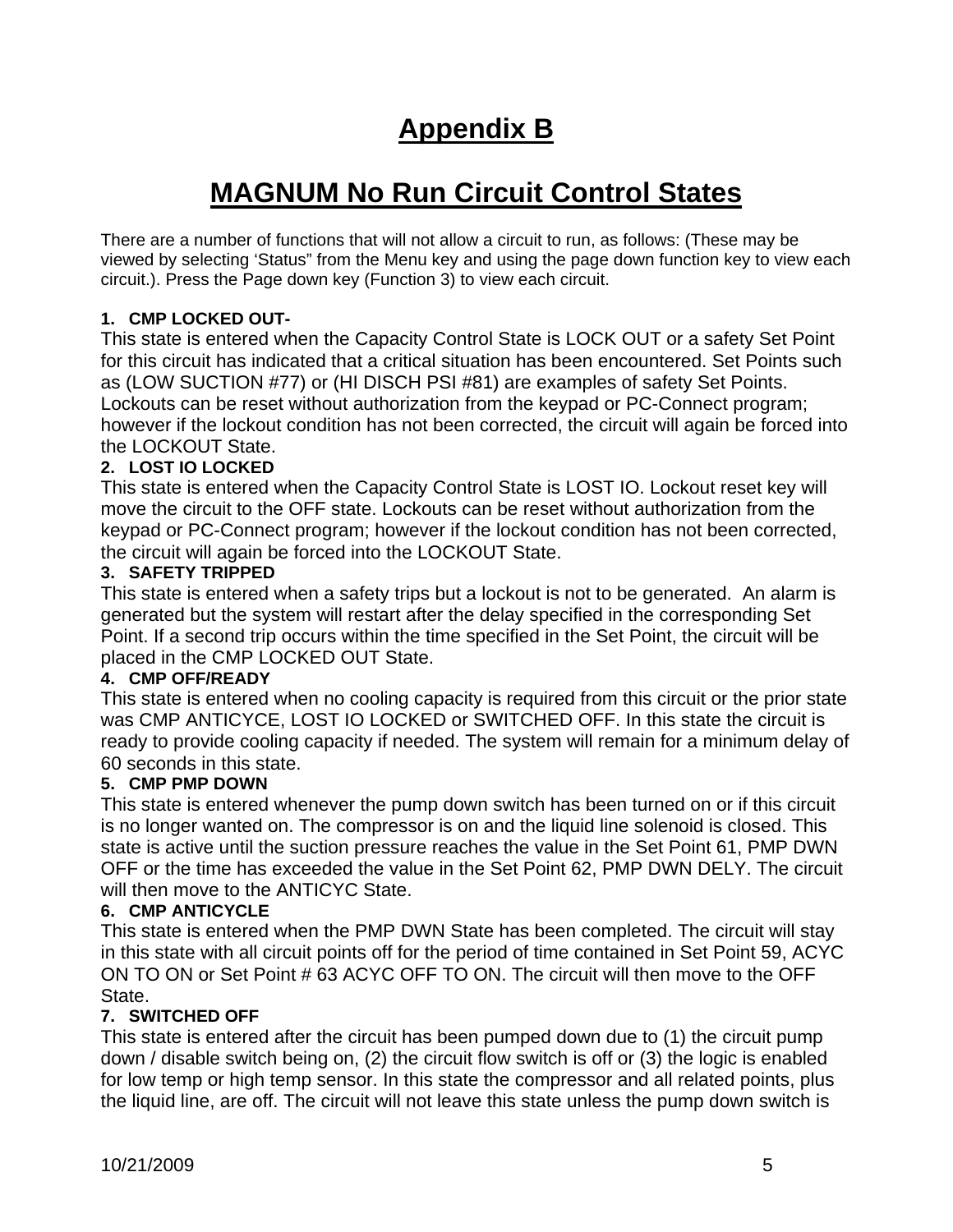turned off or the temperature is ok. If the pump down switch is turned off, the circuit-state will be changed to the OFF State.

# **Appendix C**

# **MAGNUM Run Capacity Control States**

The loading & unloading logic in the MAGNUM is as follows: (These may be viewed by selecting 'Status" from the Menu key and using the page down.

### **1. UNIT IS OFF**

This state is entered when the system has moved from a STARTUP, DISABLE, LOCKOUT or LOST I/O state. The chiller is now ready to move into an active state to meet the capacity required.

### **2. UNIT IS HOLDING**

This state is entered when one of three conditions exists:

- 1) The control sensor reading is being maintained with in the control zone.
- 2) Control sensor reading is above the control zone but the Rate of Change is less than the value in the (MAX ROC-, #27) Set Point. This indicates that the temperature is decreasing toward the target at an acceptable speed. Therefore, no additional cooling is needed at this time.
- 3) The temperature is below the control zone but the Rate of Change is greater than the (MAX ROC+, #28) Set Point. This indicates that the temperature is increasing toward the target. Therefore, no reduction in cooling is needed at this time.

This state indicates that there is no need to add or subtract the cooling capacity of the unit. This state will be exited when more or less capacity is required.

#### **3. UNIT IS LOADING**

This state is entered when more capacity is required. Every second an adjustment is made to the step delay. When the delay reaches zero, the counter 'steps wanted on' is increased by 1.

#### **4. UNIT IS LOADED**

This state is entered when all of the systems available capacity steps are on. The package is providing the maximum amount of cooling capacity.

#### **5. UNIT UNLOADING**

This state is entered when less capacity is required. Every second an adjustment is made to the step delay. When the delay reaches zero, the counter 'steps wanted' on is decreased by 1.

#### **6. UNIT IS UNLOADED**

This state is entered when all of the systems available capacity steps are off. The package is providing no cooling capacity, as none is required. The system is ready to react to cooling needs.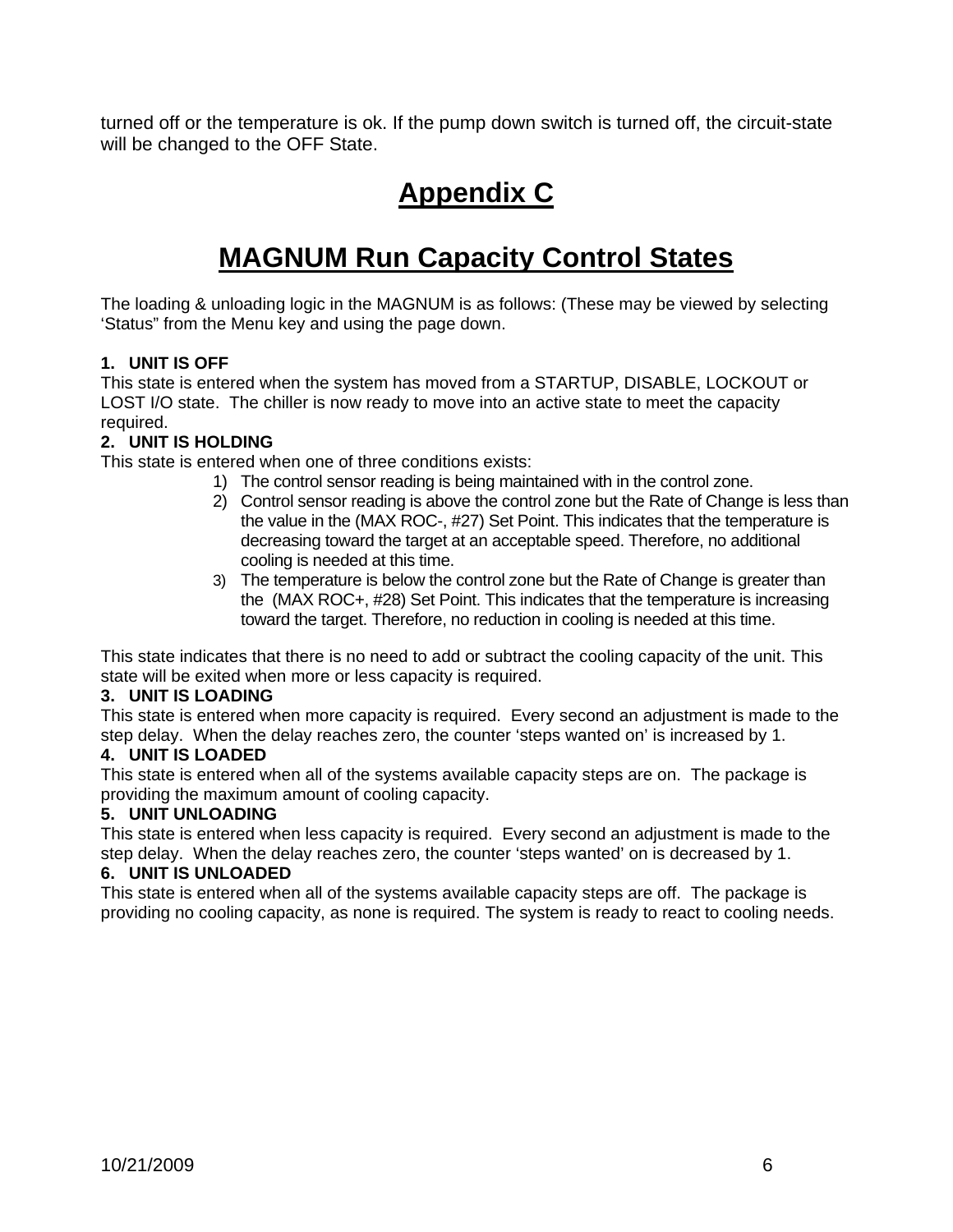# **Appendix D**

# **MAGNUM Run Circuit Control States**

The loading & unloading logic in the MAGNUM is as follows: (These may be viewed by selecting 'Status" from the Menu key and using the page down function key to each circuit.). Press the Page down key (Function 3) to view each circuit.

#### **1. CMP ANTICYCE**

This state is entered when the PMP DWN State has been completed. The circuit will stay in this state with all circuit points off for the period of time contained in Set Point 59, ACYC OFF to ON and Set Point 63, ACYC ON to ON. The circuit will then move to the OFF State.

### **2. SWITCHED OFF**

This state is entered after the circuit has been pumped down due to the pump down switch being on or if the circuit flow switch is off. In this state the compressor, and all related points, plus the liquid line are off. The circuit will not leave this state unless the pump down switch is turned off. If the pump down switch is turned off, the circuit-state will be changed to the OFF State.

### **3. UNLD1/HGBP OFF**

This state can only be entered for fixed step capacity compressors with a HOT GAS BYPASS solenoid. In this state the HOT GAS BYPASS solenoid is off and all unloaders in the circuit are on.

#### **4. CMP IS AT 100%**

This state is when the compressor is fully loaded. In this state, the circuit is providing the maximum amount of cooling capacity.

#### **5. CMP UNLOADED**

For infinite step compressors, this state is when the slide is fully unloaded (indicated by unloaded input or after the unloader is pulsed 30 seconds with no change). For fixed step compressors, this state is when the compressor is on and fully unloaded. In this state the compressor is supplying its minimum cooling capacity. For digital scrolls this state is entered when the scroll is at its lowest capacity.

### **6. HI DISC HOLD**

Refer to Set Points numbers 81, HI DISCH PSI; 82, HI DISC UNLD; 83, HI DISC RELD; 87, HI DISCH TMP; 88, HI DISCH UNLD; and 89, HI DISCH RELD.

#### **Fixed Step Compressors -**

This state is entered when a fully loaded circuit, that has more than one step, has encountered either a dangerously high discharge pressure or discharge temperature. One step of cooling capacity will be turned off. The circuit will remain in this state for a minimum of five minutes before returning to the LOADED state if the dangerous condition has been corrected.

#### **Infinite Step Compressors -**

When capacity is being held due to a high discharge condition, once the discharge returns to normal operating conditions the circuit will return to its appropriate state.

#### **7. HI DIS TMP HLD**

Refer to Set Points numbers 87, HI DISCH TMP; 88, HI DISCH UNLD; and 89, HI DISCH RELD.

This state is entered when a fully loaded circuit, that has more than one step, has encountered a dangerously high discharge temperature. One step of cooling capacity will be turned off. The circuit will remain in this state for a minimum of five minutes before returning to the LOADED state if the dangerous condition has been corrected.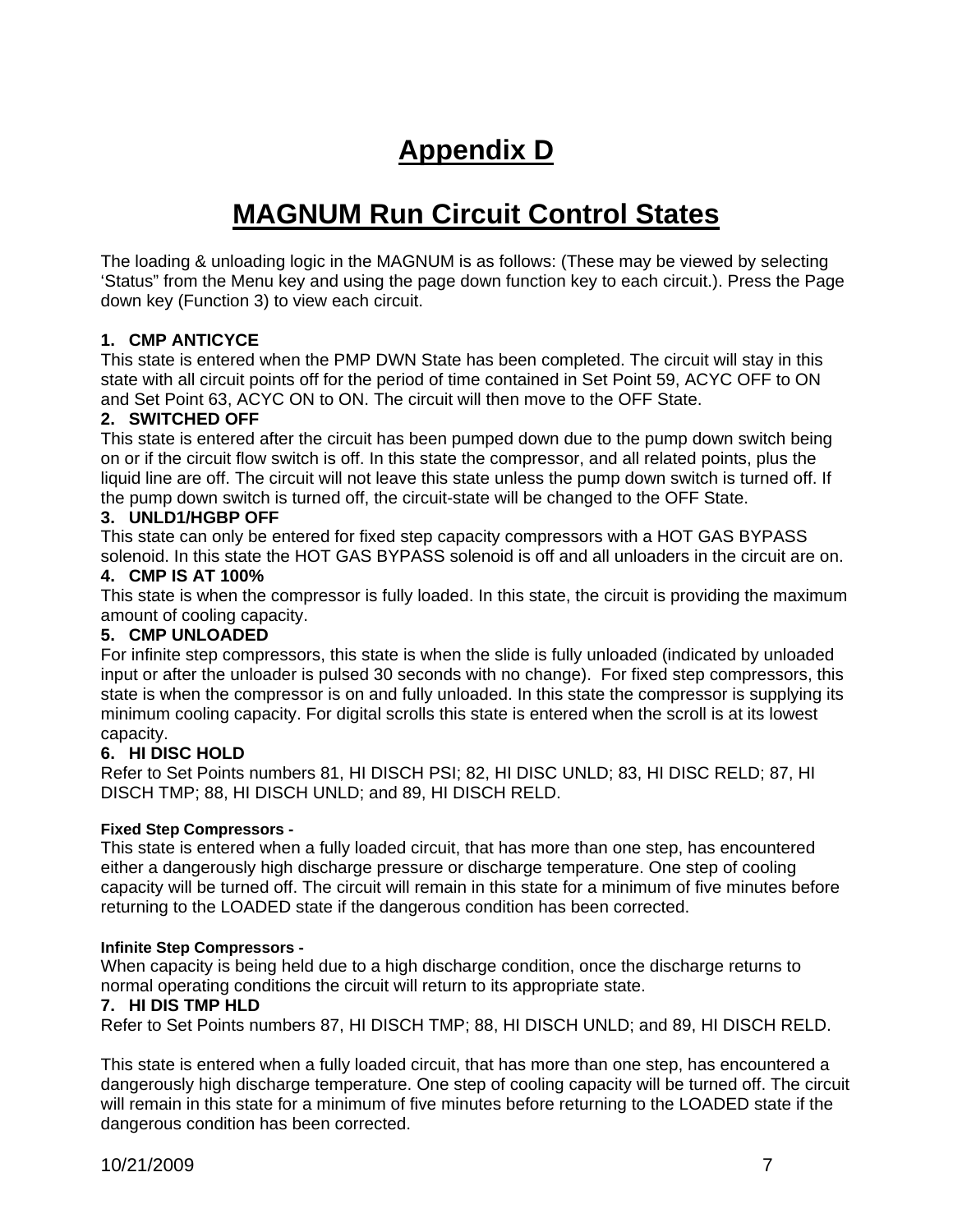#### **8. LO SUCT HOLD**

Refer to Set Points numbers 77, LOW SUCTION; 78, LO SUCT UNLD; and 79, LO SUCT RELD.

#### **Fixed Step Compressors -**

This state is entered when a fully loaded circuit, that has more than one step, has encountered a dangerously low suction pressure. One step of cooling capacity will be turned off. The circuit will remain in this state for a minimum of five minutes before returning to the LOADED State if the dangerous condition has been corrected.

#### **Infinite Step Compressors -**

When capacity is being held due to a low suction pressure condition, once the suction pressure returns to a normal operating condition the circuit will return to its appropriate state.

#### **9. LO TMP UNLOAD**

The circuits leaving liquid temperature has caused the system to unload. When the leaving liquid temperature gets to within 1.5 degrees°F of the Freeze Set Point, the unload occurs before we hit the freeze protect safety.

#### **10. LO TMP HOLD**

Reload from the 'LO TMP UNL' occurs when we are 3.0 degrees°F above the freeze Set Point. Until we reach this point the system will remain in the LO TMP HOLD State.

#### **11. HI AMP HOLD**

Not used with infinite step compressors. This state is entered when a fully loaded circuit, that has more than one step, has encountered a dangerously high AMP draw. Refer to Set Points numbers 65 through 72 for FLA per circuit and 75 HI AMPS %. In this state, one step of cooling capacity will be turned off. The circuit will remain in this state for a minimum of five minutes before returning to the LOADED State if the dangerous condition has been corrected.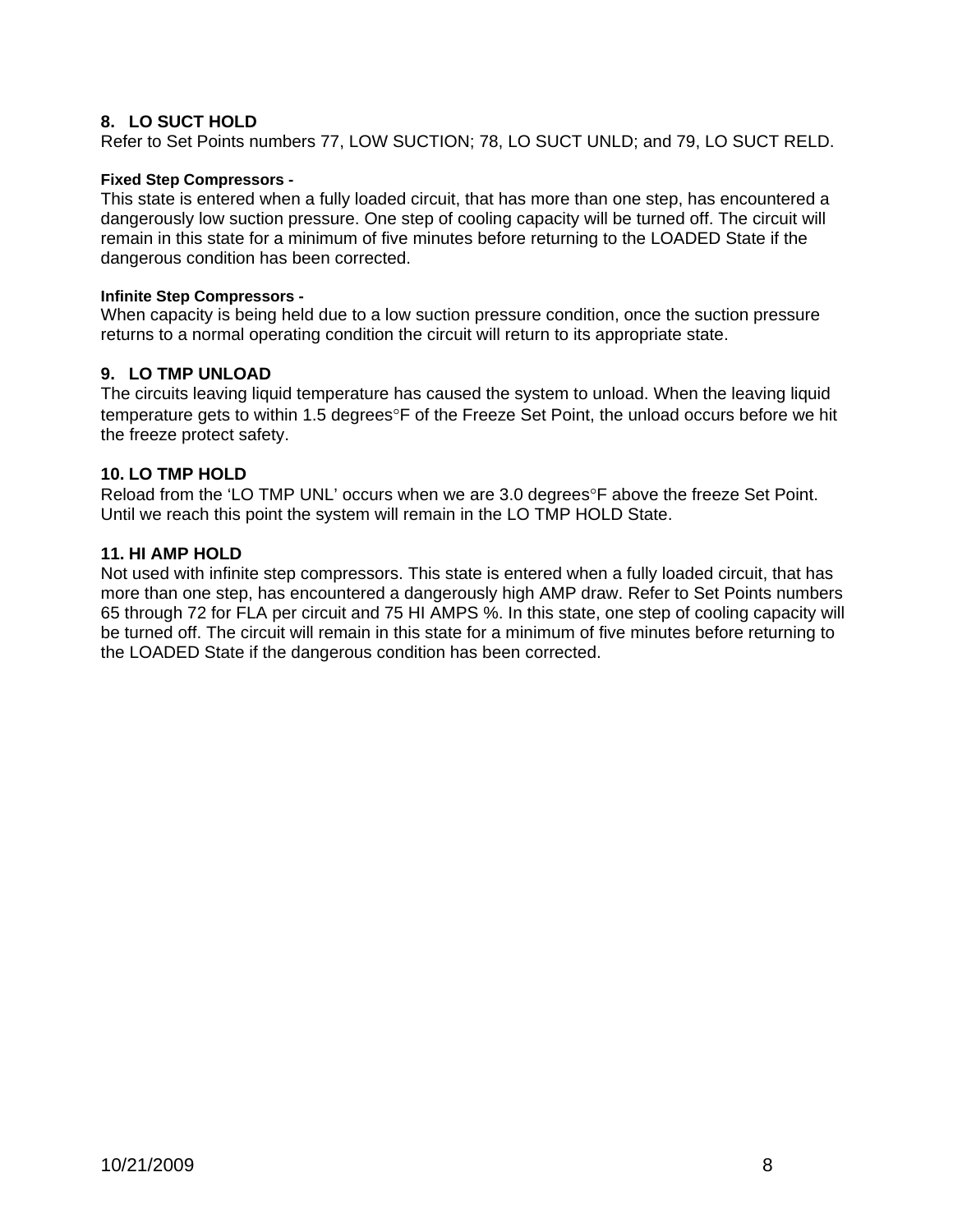# **Appendix E**

# **MAGNUM Step Delay Integration Logic**

# MAGNUM Control Zone Control

This control strategy is based upon developing a control zone and then to step the compressor(s) through their stages to maintain the control sensor reading within this zone. To accomplish this the system will constantly monitor the control value, its rate of change and position in relationship to the control zone.

The actual strategy of a fixed step system, reciprocating or scroll compressor, and a variable (slide) step system, screw compressor, digital scroll or a reciprocating or scroll compressor with an inverter, is slightly different. The variable step system allows for infinite variations of capacity while the fixed step system does not.

This option is active in all software and is specified in the **MCS-Config** program.

# *Common Definitions*

### **Target**

The control target is specified in set point 1. This will be the base of developing the control zone.

### **Control Zone**

The control zone is developed by adding the set points for the control target (set point 1) and the dead band + (set point 2) to obtain the upper limit. The lower limit is obtained by subtracting the dead band - (set point 3) set point from the control target (set point 1).

| Target Temp | <br>Control Zone + | Control Zone<br>$\Omega$ |
|-------------|--------------------|--------------------------|
|             | Control Zone -     |                          |
|             |                    |                          |
|             |                    |                          |

Once the control zone has been established, the system will attempt to keep the control sensor reading with in this range.

### **Controlling Sensor**

This is the sensor that has been specified in the **MCS-Config** program as providing the control value reading. It will normally be either the entering, leaving temperature or the suction pressure. The set points must be adjusted to agree with the controlling value.

# **The Rate Of Change Of The Control Input**

The rate of change is how fast the control value is changing over a period of time. If the control value is increasing the rate will be positive, if decreasing the rate will be a negative value. How fast the input is changing, its direction and where the current input reading is in relationship to the control zone will determine what action the system will take.